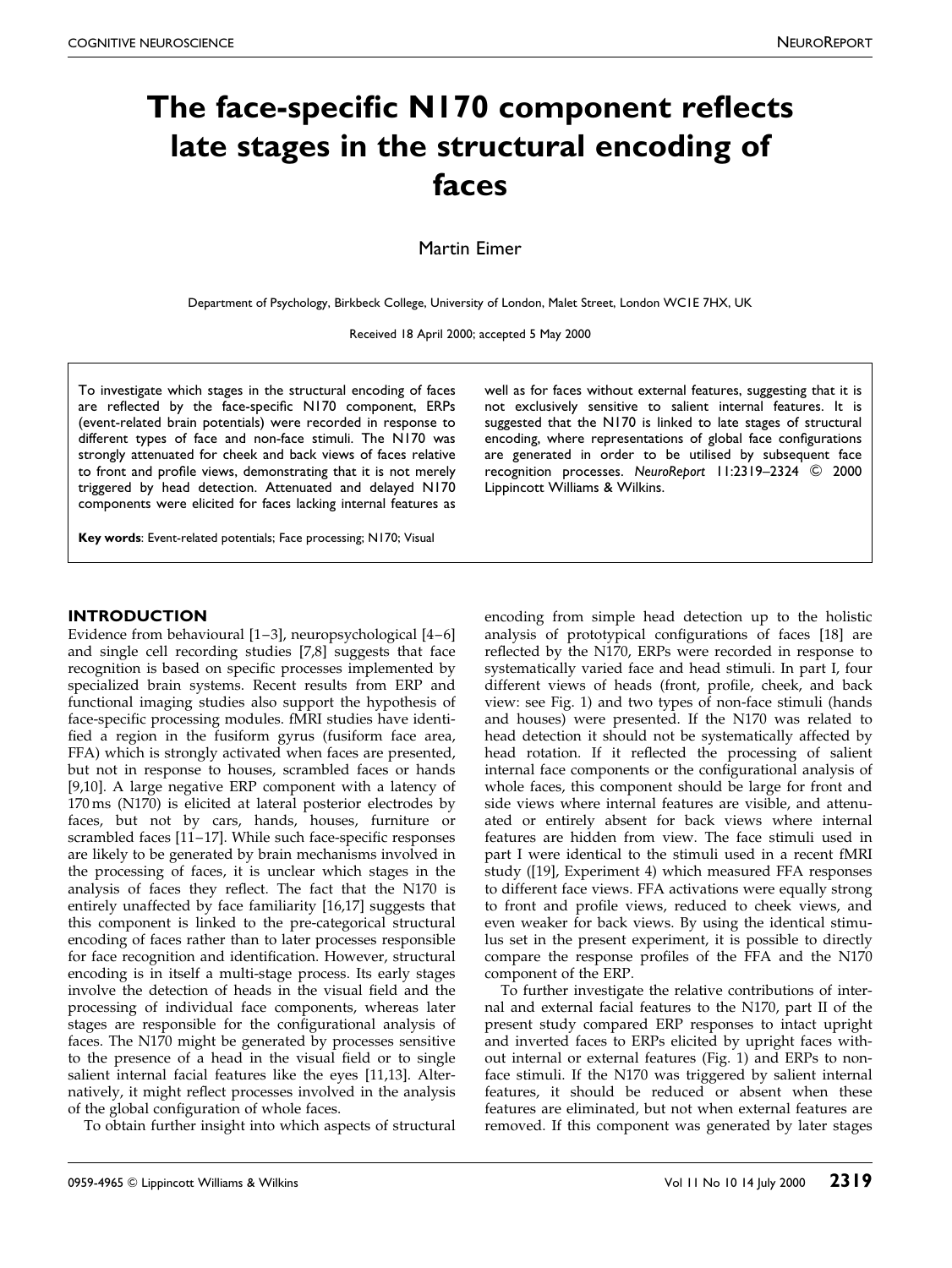<span id="page-1-0"></span>of structural encoding involved in the configurational analysis of whole faces, the elimination of internal as well as external features should result in an attenuated N170.

## MATERIALS AND METHODS

Subjects: Twelve paid volunteers (six female), aged  $21-34$ years (mean 24.8 years) participated in the experiment. All subjects were right-handed and had normal or correctedto-normal vision.

Stimuli and procedure: Subjects were seated in a dimly lit sound attenuated cabin, with response buttons under their left and right hands. Stimuli were photographs of faces, houses, and hands that were presented centrally on a computer monitor in front of a white background. In part

I, faces were images of 13 males taken from four different viewpoints (see Fig. 1 for examples): front  $(0^{\circ}$  rotation), profile (90 $^{\circ}$ ), cheek (135 $^{\circ}$ ) and back (180 $^{\circ}$ ). In addition, 13 images of houses and 13 images of hands were presented. In part II, 16 house and 16 hand images were presented together with 16 images of faces (eight male, eight female). All faces were front-view, and were either intact and upright (standard faces), intact and inverted, without internal features, or without external features (Fig. 1 for examples). Stimuli were presented for 100 ms, separated by intertrial intervals of 1200 ms, and occupied a visual angle of about  $3 \times 4.5^{\circ}$ . The experiment consisted of two parts of six successive blocks. Each block consisted of 105 trials. The participants' task was to respond with a left or right manual button press (response side varied between blocks)



Fig. 1. Examples of the different face categories shown. In part I, faces were front, profile, cheek, and back views of human heads. In part II, a subset of faces was presented without internal features (No Internal) or without external features (No External).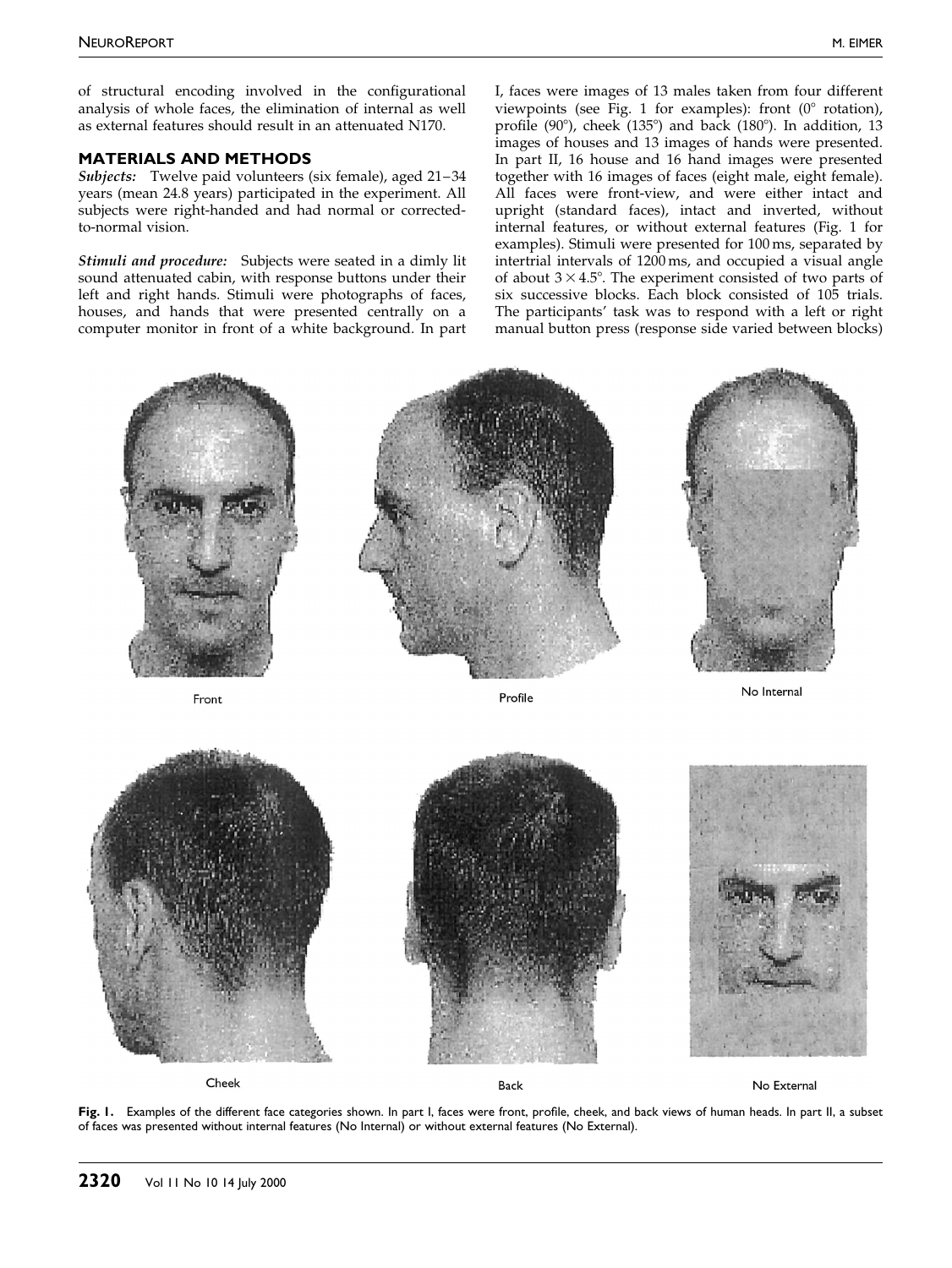whenever a stimulus was immediately repeated on successive trials. This happened in 15 trials per block. In the remaining 90 trials, exemplars of the six stimulus categories (front, side, cheek, and back views of faces plus hands and houses in part I; standard and inverted intact faces, upright faces without internal or external features, plus hands and houses in part II) were presented in random order and equiprobably (15 presentations per category and block). Participants were instructed to respond as quickly as possible to stimulus repetitions only and to maintain central eye fixation. Practice blocks of 40 trials were delivered prior to both experimental parts.

ERP recording and data analysis: Recordings were made from Ag-AgCl electrodes at Fz, Cz, Pz, T5, O1, T6 and O2, referenced to an electrode positioned on the tip of the nose. Horizontal EOG was recorded bipolarly from electrodes at the outer canthi of both eyes; vertical EOG was recorded from electrodes above and below the right eye. Electrode impedance was kept below  $5\Omega$ . Amplifier bandpass was 0.10-40 Hz. EEG and EOG were sampled with a digitization rate of 200 Hz. ERP analyses were restricted to nonrepetition trials. Trials with eyeblinks, lateral eye movements or overt responses were excluded. Repeated measures analyses of variance (ANOVAs) and paired t-tests were performed on N170 mean amplitude and peak latency values measured at T5 and T6 in the  $140-190 \text{ ms}$ post-stimulus interval relative to a 100 ms pre-stimulus baseline. Greenhouse-Geisser corrections to the degrees of freedom were performed when appropriate.

## RESULTS

There was no significant difference between response times to immediate stimulus repetitions in parts I and II (535 ms vs 544 ms). Participants missed 6.4% of all repetitions and responded incorrectly to non-repetitions on 1.2% of all trials.

Figure [2](#page-3-0) (top) shows ERPs elicited at lateral temporal electrodes T5 and T6 by standard (intact upright frontview) faces and ERPs elicited by hands and houses in parts I (left) and II (right). Relative to both non-face categories, standard faces elicited an enlarged N170, and this was reflected in highly significant effects of stimulus category (face vs non-face) obtained in both experimental parts when ERPs to standard faces were analysed together with ERPs to either hands or houses for parts I and II (all F(1,11) $>$  17.5; all  $p$  < 0.002). The other panels of Fig. [2](#page-3-0) compare ERPs to standard faces to ERPs elicited by the other face categories. In part I, a highly significant effect of head view was obtained for N170 amplitudes  $(F(3,33) = 17.85; p < 0.001, \varepsilon = 0.640)$ . Relative to standard faces, N170 was attenuated for cheek and back views, but not for profile views. This can also be seen in Fig. [3 \(](#page-4-0)top), where N170 mean amplitudes obtained at T5 and T6 are shown separately for all stimulus categories. Subsequent ttests showed that N170 amplitudes for cheek and back views were reduced relative to front and side views (all  $t(11) > 2.63$ ; all  $p < 0.026$ ). In contrast, there were no reliable N170 amplitude differences between front and profile views, and cheek and back views, respectively. To test whether the N170 elicited by cheek and back views of faces was larger than the N170 elicited by non-face stimuli,

ERPs elicited by these face stimuli were analysed together with ERPs to hands and houses. A highly significant effect of stimulus category (face vs non-face) was obtained  $(F(1,11) = 12.64; p < 0.005)$ , demonstrating that albeit reduced relative to front and profile views, the face-specific N170 was not completely eliminated for cheek and back views.

In part II, a highly significant effect of face category was obtained when standard faces and faces with removed internal or external features were analysed together  $(F(2,22) = 22.25; p < 0.001; \varepsilon s = 0.910)$ , primarily reflecting the fact that standard faces elicited larger N170 components than faces without internal and external features (Fig. [2,](#page-3-0) right). Subsequent  $t$ -tests confirmed that relative to standard faces, N170 was reduced for faces without internal and external features (all  $t(11) > 3.06$ ; all  $p < 0.011$ ). N170 amplitudes to faces without internal features tended to be larger than to faces without external features (Fig. [3,](#page-4-0) bottom), and this difference was significant at T6  $(t(11) = 3.03$ ;  $p < 0.011$ ). To test whether N170 amplitudes elicited by faces lacking either internal or external features were larger than N170 amplitudes elicited by non-face stimuli, ERPs elicited by these face stimuli were analysed together with ERPs to hands and houses. A highly significant effect of stimulus category (face vs non-face) was obtained (F(1,11) = 10.07;  $p < 0.009$ ), demonstrating that the absence of either internal or external features attenuates, but does not eliminate the face-specific N170.

Figure [2](#page-3-0) (right) also suggests that N170 latencies were affected by face inversion and by the absence of internal or external features in part II. N170 peak latencies (averaged across T5 and T6) were 161 ms (standard faces), 166 ms (faces lacking internal features) and 170 ms (both for inverted intact faces and for faces lacking external features). Subsequent  $t$ -tests revealed that these latency differences were all statistically reliable (all  $t(11) > 2.24$ ; all  $p < 0.047$ ).

### **DISCUSSION**

Several ERP studies [11-17] have found that faces elicit an enlarged N170 at lateral posterior electrodes. This negative ERP component is likely to be generated by face-specific brain processes involved in the pre-categorical structural encoding of faces [\[16,](#page-4-0)[17\].](#page-5-0) The present study investigated which aspects of structural encoding are reflected by the N170 by studying its sensitivity to a series of systematically varied face stimuli. In part I, ERPs were recorded in response to standard (intact, upright, front-view) faces, to different head views (profile, cheek, back) and to non-face stimuli (hands and houses). A face-specific N170 component was elicited at lateral posterior electrodes by standard faces, and this component was equally large for profile views, but considerably reduced for cheek and back views. This response profile of the N170 to head rotation is strikingly similar to the response pattern observed for the FFA in an fMRI study which employed identical face stimuli [\[19\].](#page-5-0) Although this correspondence does not necessarily imply that FFA activations and the N170 are generated by identical brain processes, it does suggest that facespecific fMRI and ERP responses reflect at least partially overlapping stages in face processing. The fact that N170 amplitudes were strongly influenced by variations in head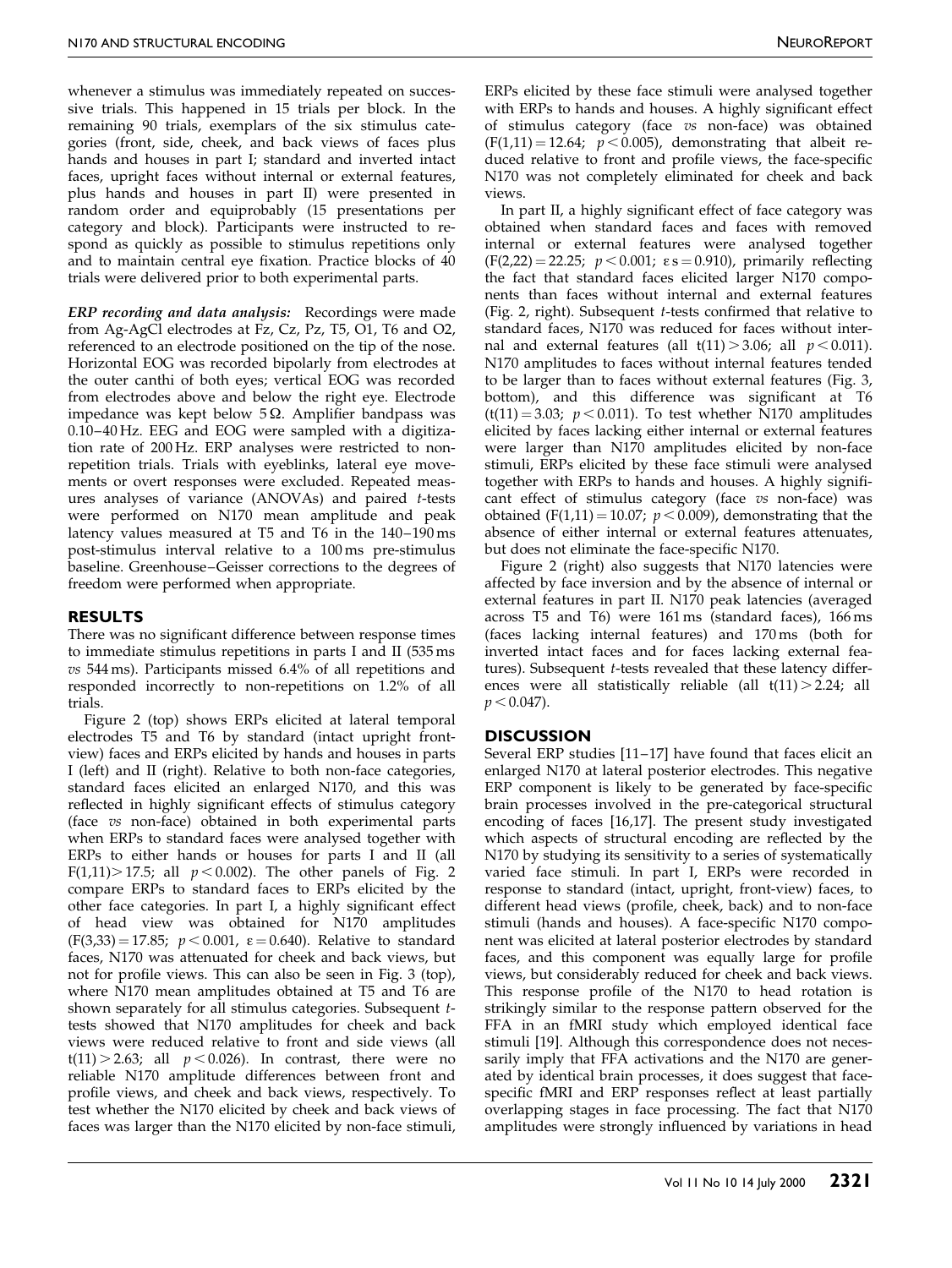<span id="page-3-0"></span>

--------- Profile View







--------- Inverted Faces









Fig. 2. Grand averaged ERPs elicited at lateral temporal electrodes T5 and T6 between stimulus onset and 300 ms after stimulus onset in response to the different face and non-face stimuli in part I (left) and part II (right). Top: ERPs to standard faces (upright intact front-view; thick solid lines) and nonfaces (hands and houses; thin lines). Middle and bottom: ERPs to standard faces (solid lines) and non-standard faces (dashed lines).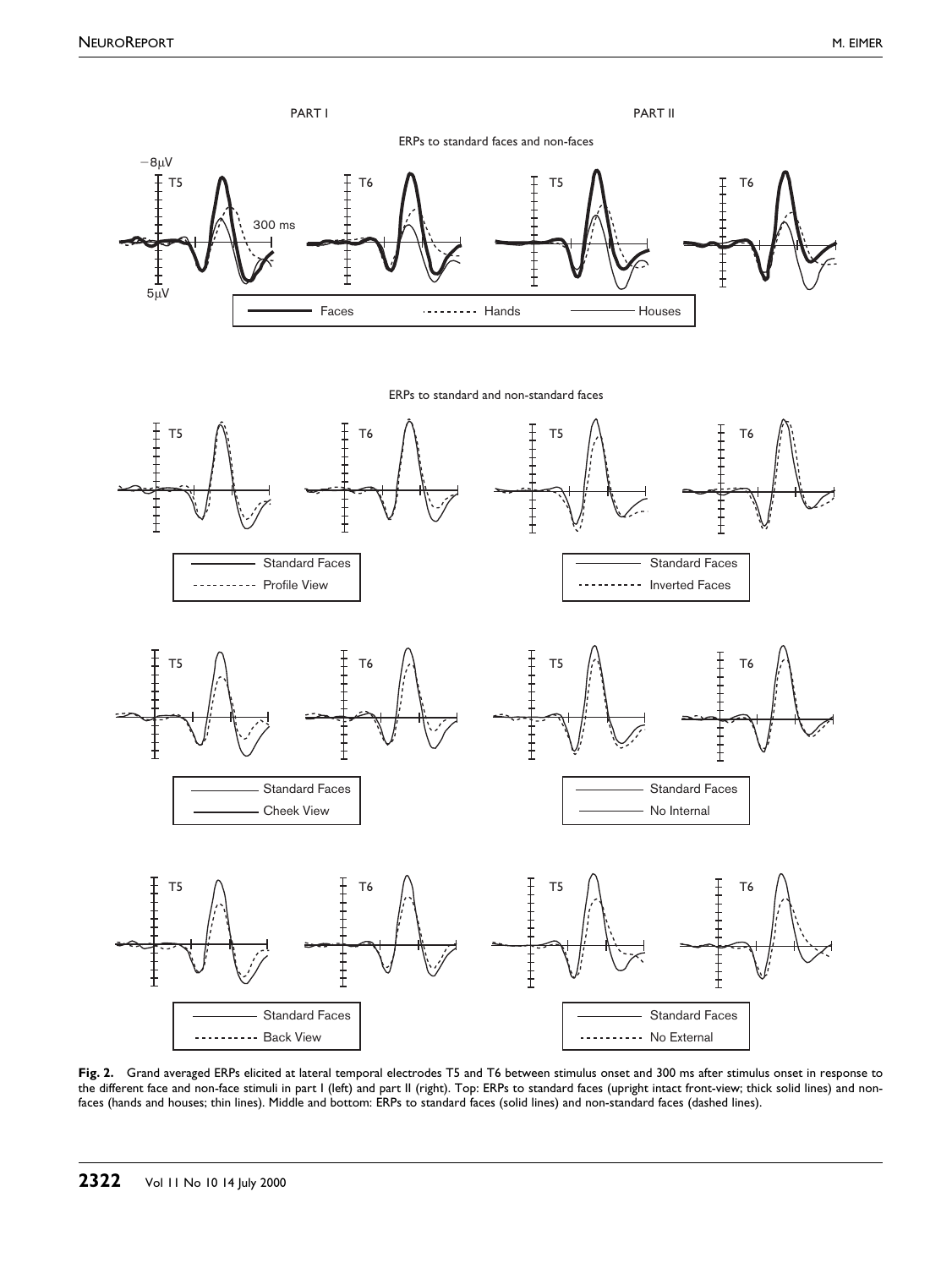<span id="page-4-0"></span>

Fig. 3. Mean ERP amplitudes elicited at T5 and T6 in the N170 time range (140 - 190 ms post-stimulus) in response to different stimulus categories. Top: Mean amplitudes in part I in response to front, profile, cheek, and back views of faces, and to hands and houses. Bottom: Mean amplitudes in part II in response to upright intact faces, inverted faces, faces without internal features (No Intern), faces without external features (No Extern), and to hands and houses.

views demonstrates that the N170 does not simply reflect head detection. The attenuation of the N170 for cheek and back views, where internal features were increasingly hidden from view, suggests that the N170 is highly sensitive to these features. However, since both cheek and back views elicited reliably larger N170 amplitudes than non-face stimuli, the occlusion of internal features does not seem to completely eliminate this component.

The relative contributions of internal and external features to the N170 was investigated in part II, where ERPs elicited by standard faces and inverted intact faces were compared to ERPs to faces lacking either internal or external features, as well as to ERPs to non-faces. As expected, eliminating internal features resulted in a decrease of N170 amplitudes. However, this decrease was by no means less pronounced when only external face components were absent, which does not support the view that the N170 is exclusively tuned to internal features. In fact, the decrease of N170 amplitude relative to standard faces even tended to be larger for faces without external features than for faces without internal features (Fig. 3, bottom). Relative to hands and houses, larger N170 components were elicited by incomplete faces, demonstrating that the absence of either internal or external features does not completely eliminate the N170. N170 latencies were also systematically affected in part II. Relative to standard faces, the N170 elicited by inverted faces was delayed. This latency shift caused by face inversion replicates previous findings [1[1,20\]](#page-5-0) and is most likely due to inadequate configural information provided by upside-down faces [\[20\].](#page-5-0) In line with this idea, the removal of internal and external features also resulted in N170 latency shifts. While a small but reliable N170 delay was measured in response to faces without internal features, the delay produced by the absence of external features was equivalent to the delay resulting from face inversion.

#### **CONCLUSION**

The face-specific N170 is generated by brain processes involved in the structural encoding of faces. These processes are not merely responsible for head detection, or for the processing of salient internal face features. Instead, they seem to be devoted to the configurational analysis of whole faces. The N170 is elicited maximally by face stimuli that are optimal for face recognition and identification (front and profile views, both internal and external features present). Other types of faces trigger an attenuated N170, and this attenuation is a function of the degree to which these stimuli differ from 'optimal' faces. This response profile suggests that the  $N170$  is linked to late stages of structural encoding, where representations of global face configurations are generated in order to be utilized by subsequent face recognition and identification processes [\[21\].](#page-5-0)

#### REFERENCES

- 1. Bruce V, Hanna E, Dench E et al. Appl Cogn Psychol 6, 619-628 (1992).
- 2. Tanaka T and Farah MJ. Q J Exp Psychol 46A, 225-246 (1993).
- 3. Yin RK. J Exp Psychol 81, 141-145 (1969).
- 4. Sergent J and Signoret JL. Cerebr Cortex 2, 375-388 (1992).
- 5. McNeil J and Warrington EK. Q J Exp Psychol 46A, 1-10.
- 6. Moscovitch M, Winocur D and Behrmann M. J Cogn Neurosci 9, 555-604 (1997).
- 7. Perrett DI, Rolls ET and Caan W. Exp Brain Res 47, 329-342 (1982).
- 8. Desimone R, Albright TD, Gross CG et al. J Neurosci 4, 2051-2062 (1984) 9. Kanwisher N, McDermott J and Chun MM. J Neurosci 17, 4302-4311
- (1997).
- 10. Kanwisher N, Stanley, D and Harris A. Neuroreport 10, 183-187 (1999).
- 11. Bentin S, Allison T, Puce A et al. J Cogn Neurosci 8, 551-565 (1996). 12. George N, Evans J, Fiori N et al. Cogn Brain Res 4, 65-76 (1996).
- 
- 13. Eimer M. Neuroreport 9, 2945-2948 (1998).
- 14. Eimer M and McCarthy RA. Neuroreport 10, 255-259 (1999).
- 15. Jemel B, George N, Chaby N et al. Neuroreport 10, 1069-1075 (1999).
- 16. Eimer M. Clin Neurophysiol 111, 694-705 (2000).